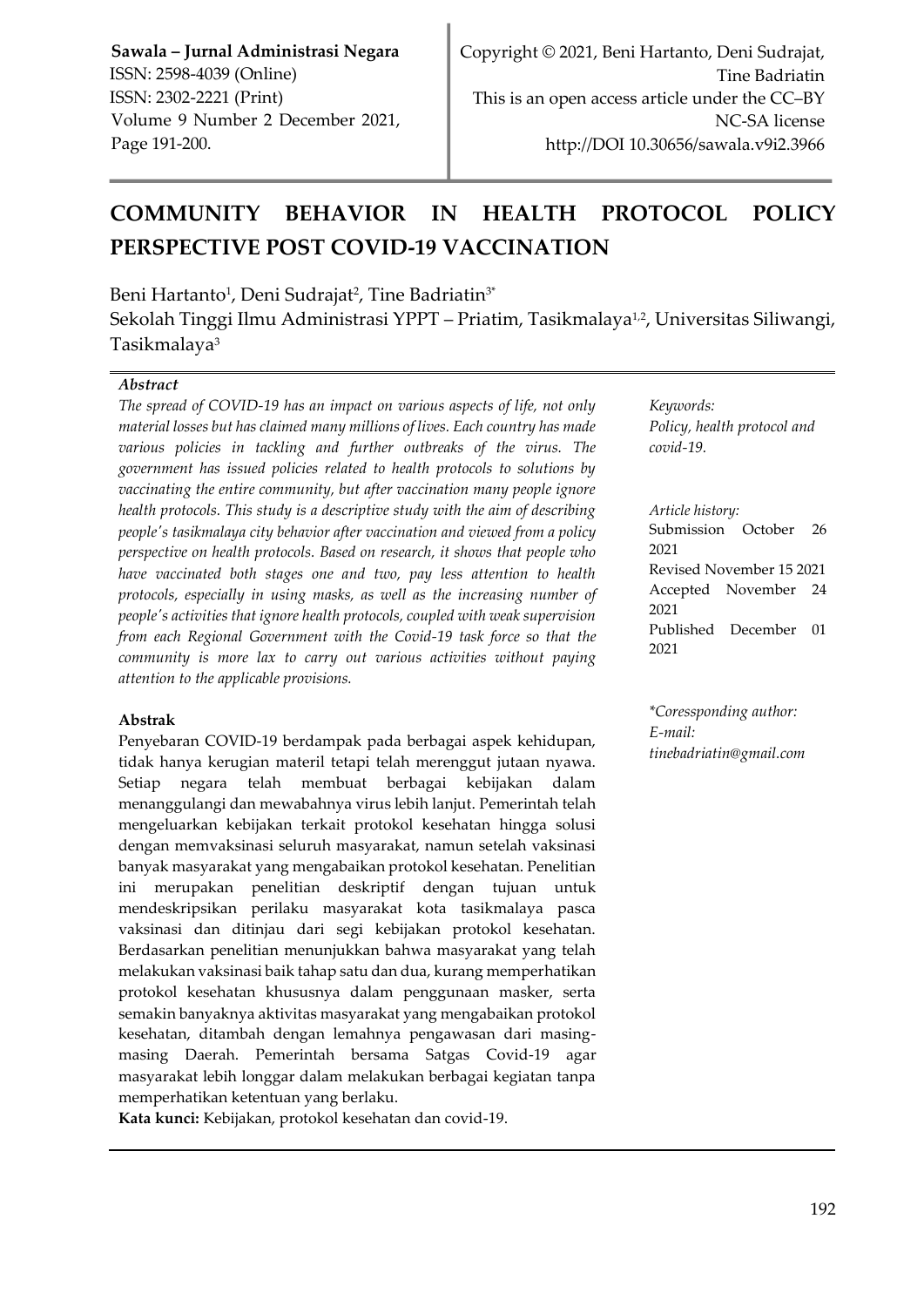# **INTRODUCTION**

The development of the world economy has been torn apart by the uncontrolled outbreak of the corona virus (Covid-19). The spread of the virus is so fast that every country lacks the readiness to deal with it, so that it has an impact on the economy and even claimed millions of lives around the world. Various efforts and methods have been carried out by each country to overcome them through various policies so as not to further spread the spread of COVID-19 which has devastated various aspects of life.

COVID-19 can spread from the mouth or nose of an infected person as tiny fluid particles when the person coughs, sneezes, talks, sings or breathes. These particles range from the largest respiratory droplets to the smallest aerosols. Currently the virus spreads mainly between people who are in close contact with each other, usually within 1 meter (close distance). A person can become infected when aerosols or droplets containing the virus are inhaled or come into direct contact with the eyes, nose, or mouth.

An uncontrolled outbreak of covid-19 can also spread in poorly ventilated and/or crowded indoor environments, where people tend to spend longer hours, where aerosols remain suspended in the air or travel more than 1 meter (over long distances). People can also become infected by touching surfaces that are contaminated with the virus when touching their eyes, nose, or mouth without washing their hands.

These extraordinary events, with their distribution model that is difficult to control, have forced every country to issue various policies with large-scale social restrictions, namely regulations that limit the space for people to move to control the spread of COVID-19. The Indonesian government itself has issued regulations through the Ministry of Health related to health protocols for the public in public places and facilities as an effort to control the spread of the corona virus (covid-19), urging people to stay at home and keep their distance (Buana, 2020).

Based on research showing community behavior in the implementation of health protocols in preventing the transmission of covid-19 that occurred in Punggawan Banjarsari Surakarta, it was found that from 54 respondents it was known that 51.85% of the community had respected the implementation of health protocols, the rest showed that there was still community non-compliance in implementing health protocols in accordance with health protocols. with the regulation of the Minister of Health (Rasmaya Niruri, Yeni Farida, Fea Prihapsara, Adi Yugatama, 2021).

After the implementation of the covid-19 vaccination, some people ignored the policy on health protocols, as happened in the implementation of the post-covid-19 health protocol in the Pakuhaji Health Center working area, which showed that up to 17 respondents (20%) were in the non-compliant category and 68 respondents (80%) in the compliance category. It was found that respondents in adulthood (18-40 years) were more compliant with the implementation of health protocols, and most of them were women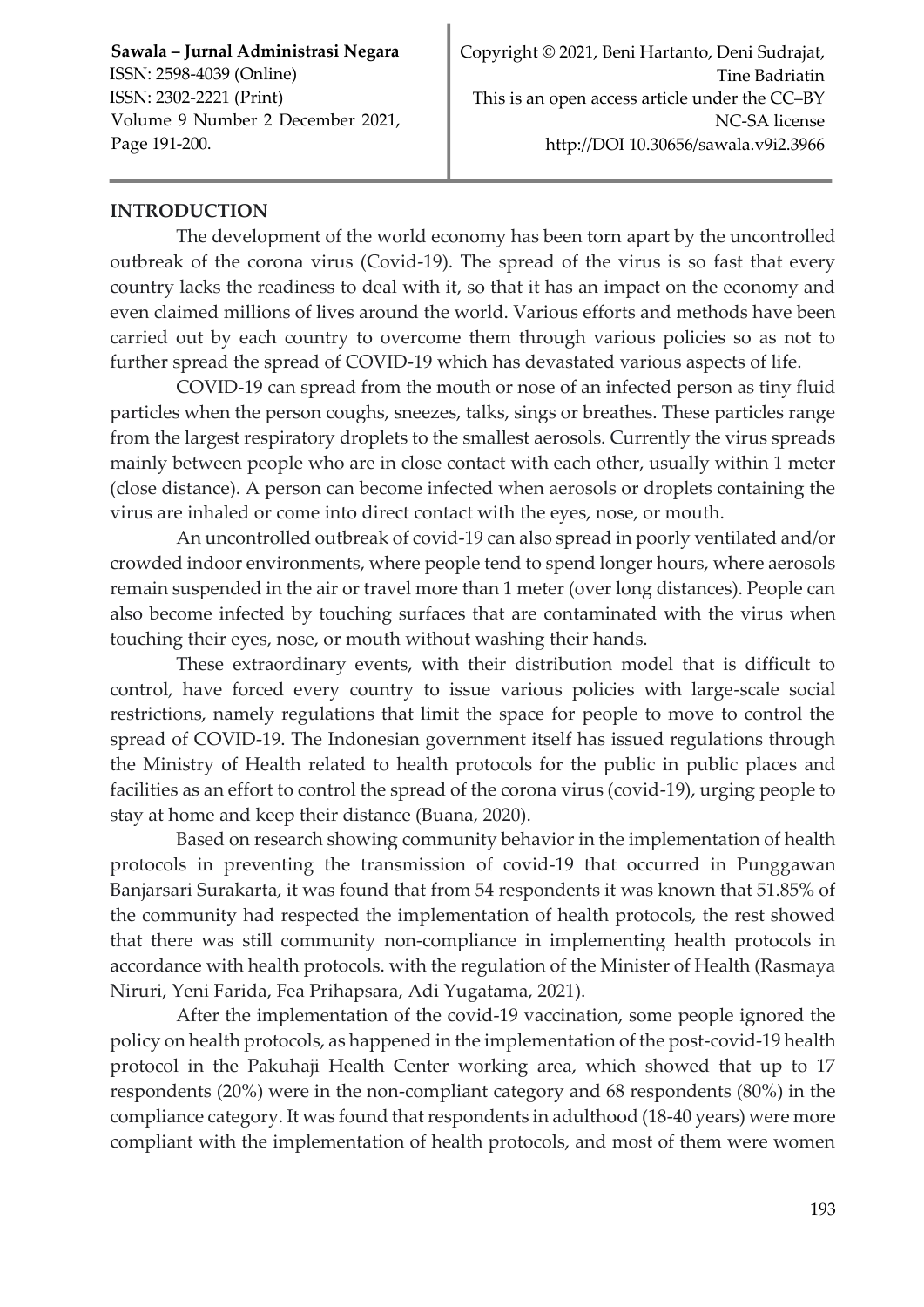who had higher levels of compliance than men in implementing health protocols after being vaccinated against COVID-19 (Agus Mulyawan, Rita Sekarsari, Nuraini , 2020).

Various efforts have been made by the Government, including vaccinating all citizens. The vaccination program is very welcome by the whole community, however, there are still a small number of people who do not get more accurate information, thus avoiding the Covid-19 vaccination. The government has carried out vaccinations by involving various parties to remote villages, and the general public is very enthusiastic about vaccination in accordance with the directions of the local government.

The implementation of the covid-19 vaccination has had an impact on the spirit of people's lives, with the development of community and economic activities including learning activities for students which are carried out online and offline. People in the City of Tasikmalaya after the community received the covid-19 vaccination, both stages I and II, tended to ignore health protocols, where there was a lack of discipline in using masks and carrying out activities by gathering without paying attention to government recommendations. Some people think that after getting the COVID-19 vaccination, they are immune to the spread of COVID-19, one of which is the use of masks as regulated in the Government Regulation on health protocols.

Social behavior is constantly changing as a person continues to grow and develop, reaching different stages of life. Behavioral development is closely related to the biological and cognitive changes that a person experiences at any given time. This creates a general pattern of development of social behavior in humans. Just as social behavior is influenced by situations and individual characteristics, the development of behavior is also caused by a combination of the two.

The results related to the level of compliance in implementing health protocols with the use of masks and washing hands are quite high, while the use of hand sanitizers and avoiding shaking hands is still low. The reasons for the participants' reluctance to carry out health procedures were that there were no people around who were confirmed positive for Covid-19, the price of hand sanitizers that were considered expensive, light sanctions, health procedures that were considered troublesome, with an achievement of 52.9%, who thought they could not contract Covid -19 (Judge, 2021).

Emotions play a large role in the development of social behavior, because they are related to the way individuals behave. Through social interactions, emotions are understood through various verbal and nonverbal displays, and thus play a large role in communication. The many processes that occur in the brain and underlie emotions are often highly correlated with processes necessary for social behavior. A major aspect of interaction is understanding how others think and feel, and being able to detect emotional states is important for individuals to interact effectively with one another and behave socially.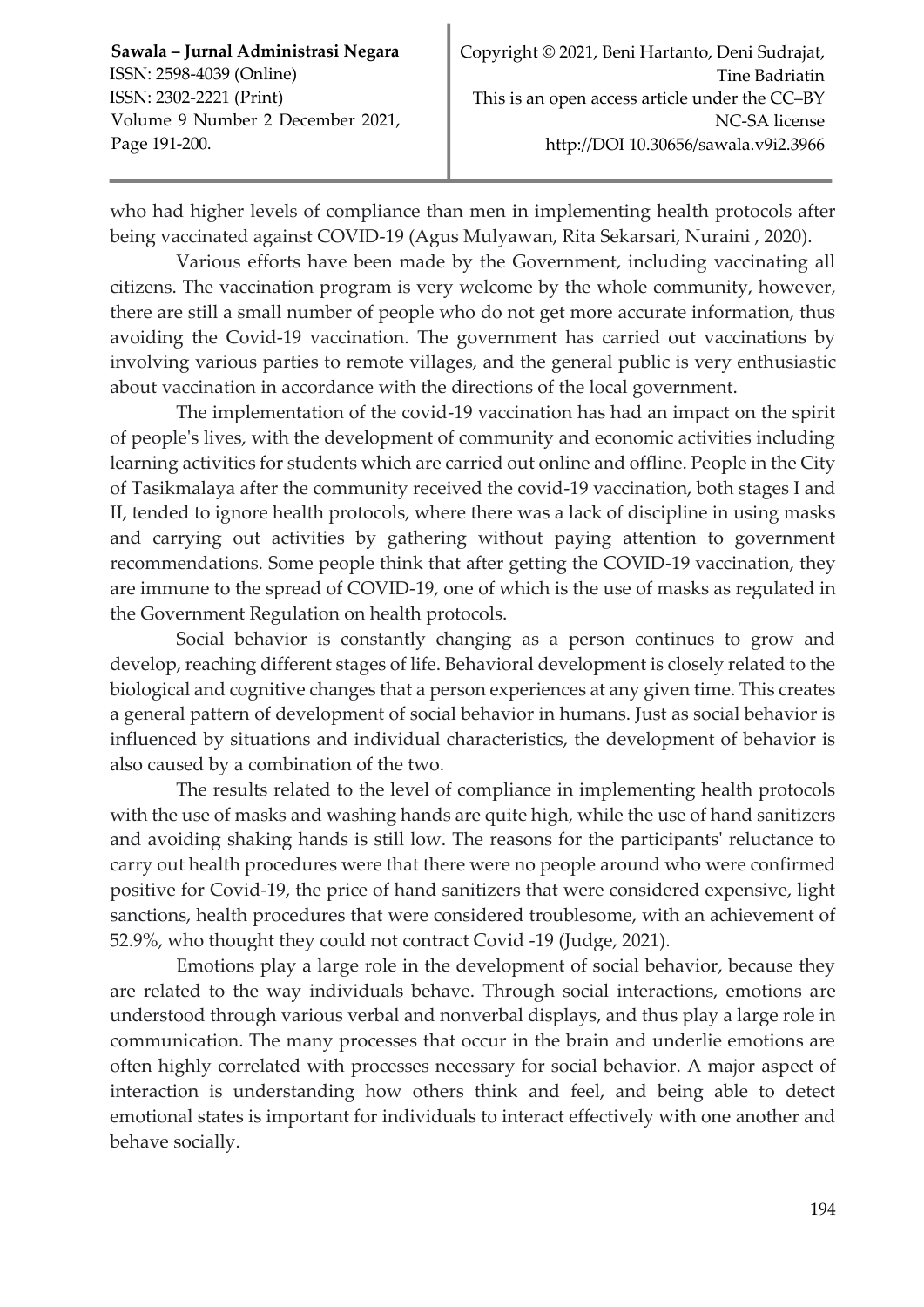Communities in each country have their own socio-cultural, so that each country to regulate the lives of its people makes policies that are tailored to the needs of its people. Policies made by the government or called public policies, are a series of decisions made to solve various problems or problems faced by the public. Policies are generally made in the form of laws and regulations that have a binding and coercive nature, so that if they are not in accordance with these regulations, they will have sanctions.

The nature of public policy as a direction of action can be better understood if this concept is divided into several categories, including political demands, political decisions, policy statements, policy outcomes and impacts. Referring to the policy steps proposed by Jones and several other experts, the area of public policy includes the programmed agenda, policy formulation, policy adoption, policy implementation and evaluation.

The term policy as according to Laswell (Kencana, 2006, p. 35) explains policy is the task of intellectuals as decision-making, including explanation of objectives, analysis of conditions, prediction of future development and research, evaluation and research, evaluation and selection of various possibilities. From the statement It is very clear that policy is a decision made by an actor or intellectual who has the authority to make a policy or decision.

The next definition is put forward by Lasswell and Kaplan (Abidin, 2012, p. 21) by explaining that policy is a tool to achieve goals and establishing policy as a planned program in relation to goals, values, and practices. In general, a policy can be implemented directly or made in the form of programs to achieve its objectives. The policies made are aimed at solving problems or problems that occur, not to create new problems, which in the policy-making process, especially by the Government, some elements of society often reject it.

Public policies are generally carried out by the government in the form of decisions aimed at solving various problems faced by the public or society. Policy is often associated with the government, where in its policy the government places it in the form of legislation that aims to solve various problems faced by the community or society. Policies set forth in the form of regulations contain the aims and objectives of the policy, as well as general and specific provisions to achieve its objectives.

Every policy that is made must be able to be implemented in achieving its goals, because without implementation, only elite records are stored neatly. The definition of public policy according to Dye (Kusnandar, 2012) states: "Public policy is whatever the government chooses to do or not to do". Government.

Implementation means realizing, realizing, producing and competing. In contrast to policy making, policies are often broad statements with no specific purpose. Often there is no specific implementation plan detailing the actors, actions, and desired outcomes. Policy is often more of an assumption, where implementation turns policy into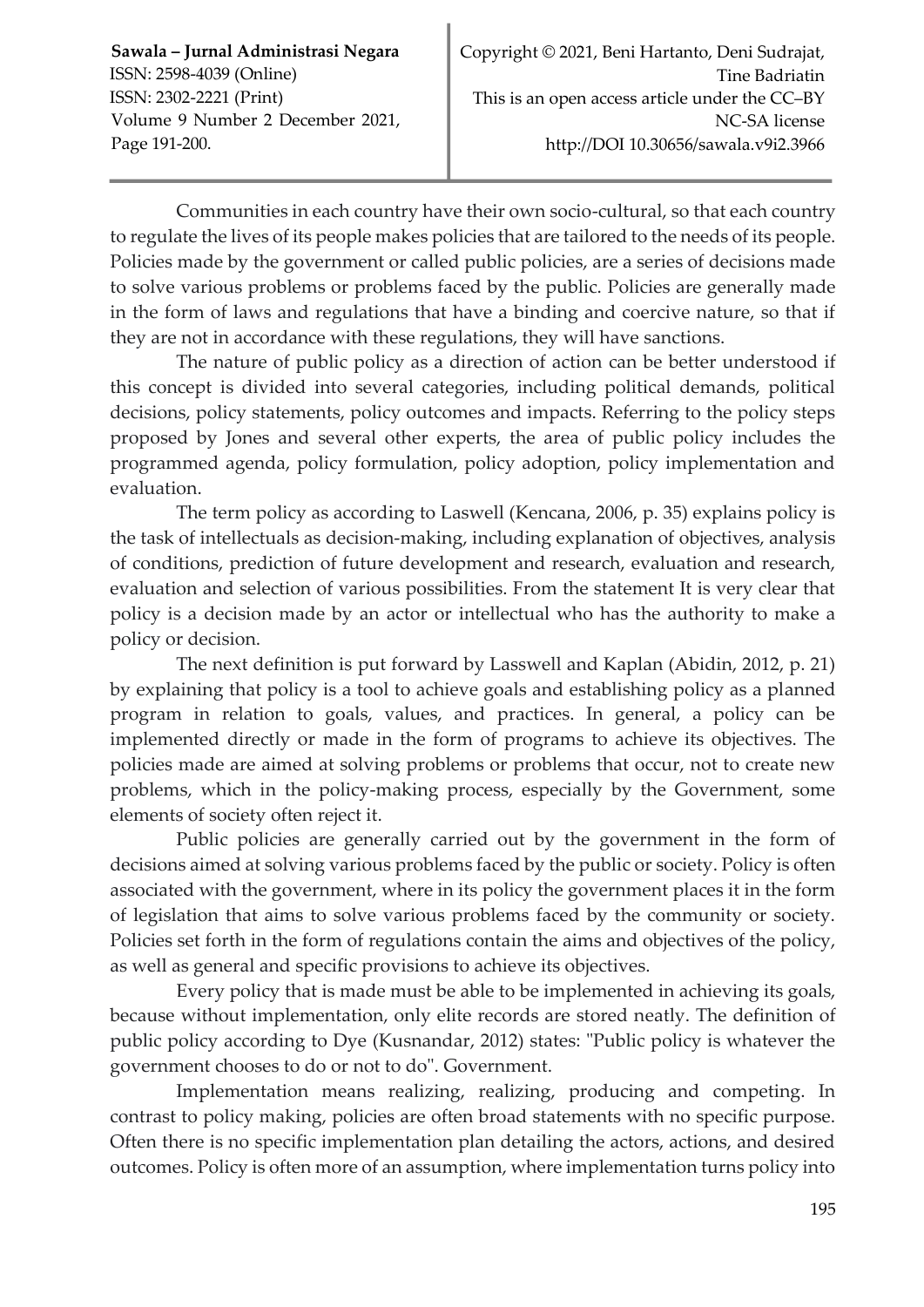a program of action. Policies are born from ideas, often with unclear and possibly conflicting goals.

Policy can be in the form of a program of activities aimed at solving various problems, both private and public, and in general a policy has broad benefits with predetermined objectives. Policy can also be seen as a program that has been chosen by a person, group or private or public organization that influences people to achieve certain goals. Policies are taken to address various problems faced by individuals, groups, and private and government organizations.

Policy is an option to solve various problems using various ways to achieve the expected goals. The definition of policy implementation (Tilaar, 2008, p. 158) explains in general that policy implementation is a way for all policies to achieve their goals. There are more or less two options for implementing public policy. That is, it can be implemented directly through a program or it can be derived from a derivative policy.

Many models have been developed by experts related to how to implement a policy, one of which according to Goggin ef. al. (Anggara, 2014, p. 262) suggests that in the process of implementing policies as an effort to transfer information or messages from higher institutions to lower institutions, the success of their performance is measured based on variables; a) Encouragement and coercion at the federal level; b) Central/country capacity; and c) Encouragement and coercion at the central and regional levels.

Based on the model above, it shows that achieving success in implementing a policy requires a strong push from the Central Government in implementing the policies that have been made to the government under it, with the capacity it has as a legitimate government, and encouraging both at the central and regional levels to implement all the contents of the policies that have been made in an effort to achieve its goals.

The next policy implementation model developed by Cheema and Rondinelli (Subarsono, 2005, p. 101) in achieving the successful implementation of a policy includes: 1) Environmental conditions; 2) Relationships between organizations; 3) Resources for program implementation; and 4) Characteristics and capabilities of the organizing agent. Several models of policy implementation that have been developed by experts in principle have advantages and disadvantages, depending on the views of the experts who developed the model and the context of implementing the policy. There is no one policy model that is very appropriate or ideal for implementing policies to achieve maximum goals. The achievement of policy objectives will be largely determined by several other important factors that may not be conveyed by expert opinion, therefore several methods, techniques and real insights are needed regarding challenges and obstacles.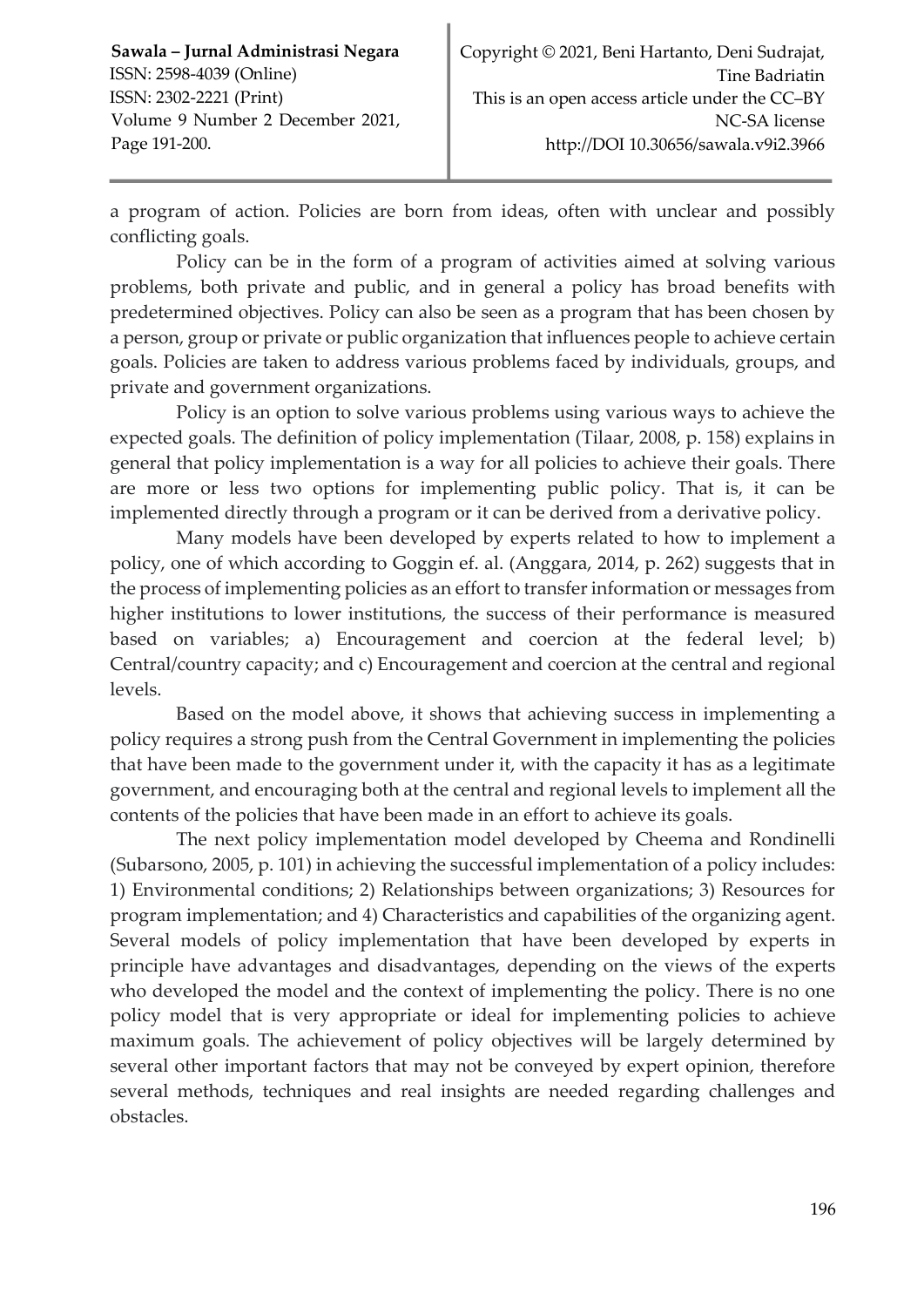## **METHODS**

This research is included in descriptive research, namely research that describes the characteristics of the population or phenomenon under study. This methodology focuses more on what is the subject of research rather than answering questions from the research subject. Descriptive research methods focus mainly on describing the nature of the demographic segment, without focusing on why certain phenomena occur, in other words the use of descriptive methods describes the research topic, without covering why it happened.

Data collection techniques were carried out through observation, namely by making direct observations of phenomena that occurred in the field, followed by interviews with the object of research. The data analysis technique was carried out by explaining the phenomena descriptively according to the theory used in this study, which was then given a conclusion.

### **DISCUSSION**

Coronavirus disease 2019 (Covid-19) has been declared by WHO as a global pandemic and in Indonesia it is declared as a type of disease that causes public health emergencies and natural disasters, which not only cause death but also cause considerable economic losses, so efforts are needed to prevention, including prevention and control. Various policies have been issued by the Government both at the central and regional levels to control and prevent the spread of the corona virus (covid-19).

At the end of 2021, the spread of COVID-19 has been controlled quite well, especially after vaccination of the community. The administration of the Covid-19 vaccination has gone relatively well and was enthusiastically welcomed by the community, although only a small portion of the community refused to be vaccinated against COVID-19. Based on this research, it shows that after vaccinations were carried out by the Government through various relevant agencies in the regions, many people had been vaccinated against COVID-19, however, there were still many people who had not received it, thus raising the risk of a re-emergence of Covid-19 from people who had not received it. get vaccinated, although it does not guarantee one hundred percent emergence from people who have received vaccinations.

From the results of this study, it shows that most of the people who have received the Covid-19 vaccination have not fully implemented the health protocols as stipulated in the Decree of the Minister of Health of the Republic of Indonesia Number Hk. Prevention and Control of Corona Virus Disease 2019 (Covid-19). After getting the vaccine, some people have the view that they will be immune or have immunity to the corona virus (Covid-19), thus ignoring health protocols as one of the Government's policies in the health sector.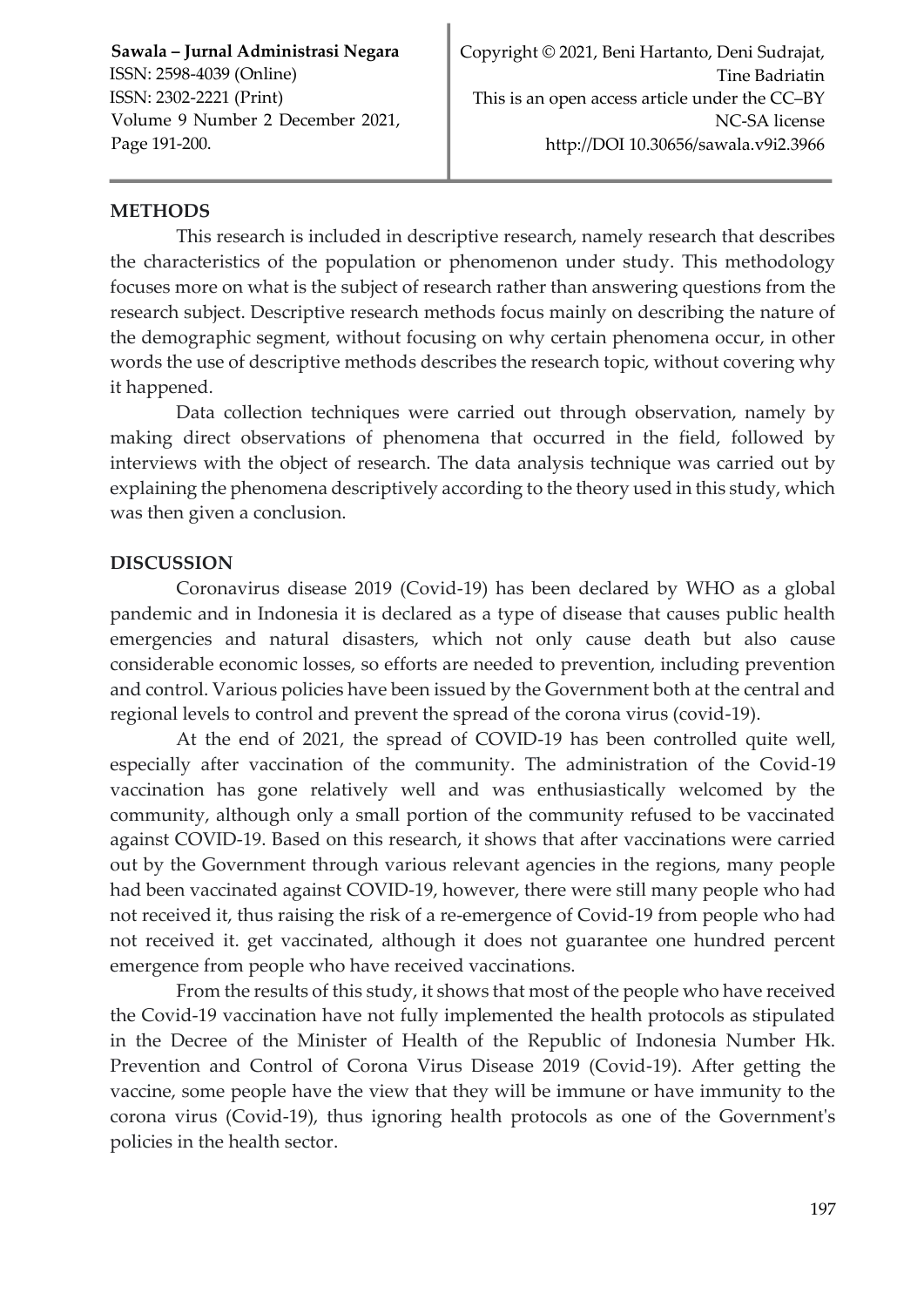To dissect the problems of this study, it is based on the opinion of Cheema and Rondinelli (Subarsono, 2005, p. 101), that viewed from environmental factors greatly affect the success of policy implementation, where the ability of the Regional Government through the Task Force Unit in Tasikmalaya City is less than optimal. return to carrying out their duties after the vaccination program, while there are still many people who have not received vaccinations. Community non-compliance is influenced by environmental factors, where one person who does not implement the health protocol policy without any sanctions will be followed by others, resulting in collective non-compliance in the community.

Each individual has a shared responsibility for controlling covid-19, and has a high concern for the surrounding environment, this is because people who have received vaccinations feel high confidence that they will not be infected with COVID-19, while there are still many people who have not received vaccinations. Local governments must of course continue to monitor community compliance in implementing health protocols, by communicating and coordinating with other relevant agencies.

The impact on the implementation of the COVID-19 vaccination program has had a positive influence on the economy of the people who have risen, however, from the results of observations, especially for people whose activities outside the building, pay very little attention to health protocols. Communication and coordination are needed, especially the Covid-19 Task Force and implementers in the field to control people who violate health protocols as an effort to prevent and control Covid-19 so that there are no aftershocks.

The behavior of people who lack concern for the health environment by not implementing health protocols is closely related to the ability of implementing policies. Each Regional Government has focused its budget on preventing and controlling the corona virus (covid-19) including the Tasikmalaya City Government by involving various related elements. When the vaccination program is running, supervision is reduced so that it changes the behavior of people who are less obedient to health protocols, where there is a lack of resources in the form of budgets and field task executors to carry out surveillance again.

The community in Tasikmalaya City, some people have carried out activities to meet their daily needs, and for people who carry out their activities inside the building still apply health protocols, while community activities outside are more flexible, causing new problems when some people do not comply with health protocols. This is certainly a lack of individual awareness of the importance of maintaining personal and environmental health. Some of the public opinions that can be found when not implementing health protocols include wearing masks, generally assuming that after getting vaccinated you have received immunity and will not be infected by Covid-19, this is certainly seen from several causative factors.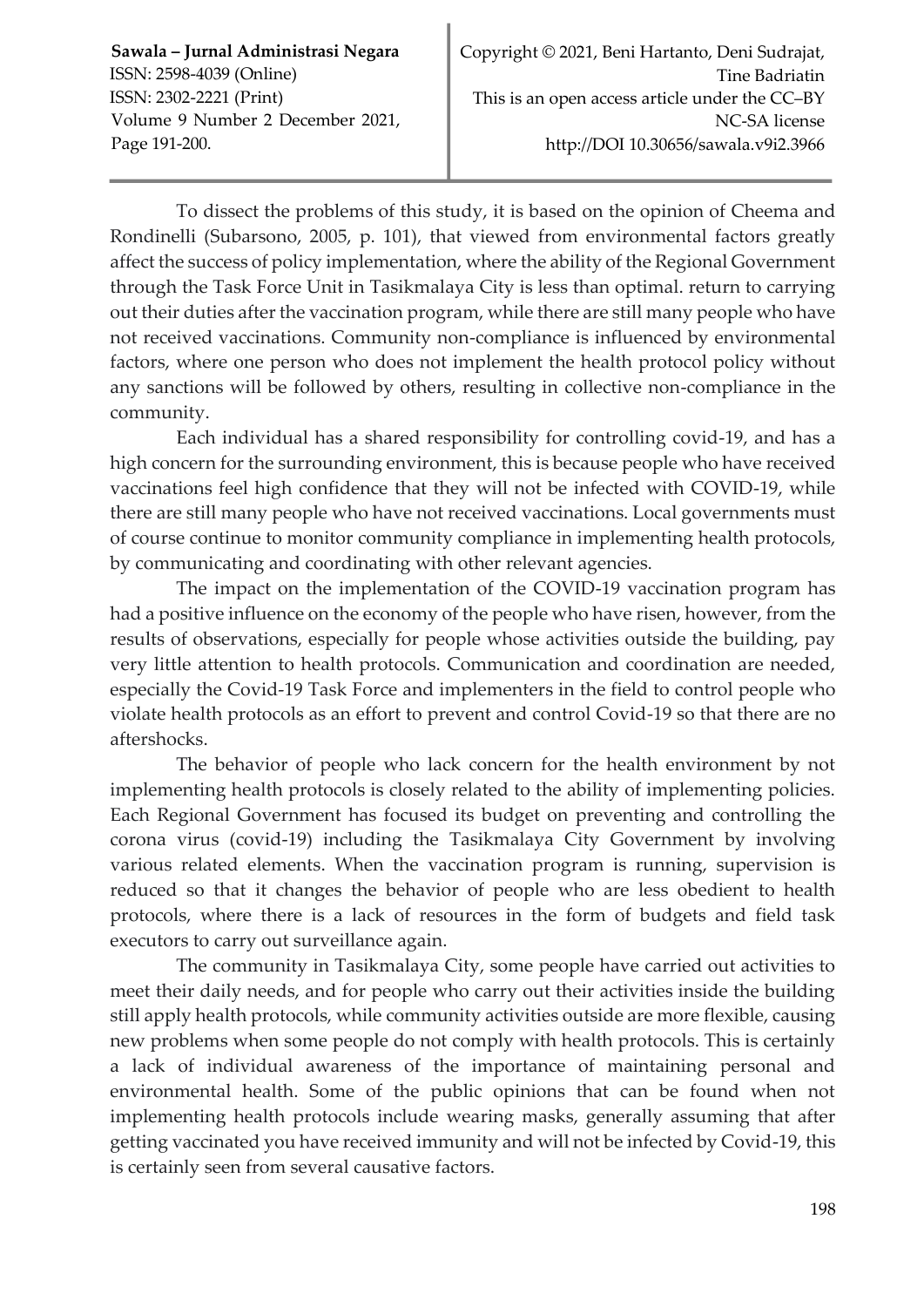The results of research conducted (Subhan Muhith, Dianita Ekawati, Santi Rosalina, 2021) show that in an effort to prevent the spread of COVID-19 in the city of Palembang, education, knowledge, attitudes, provision of infrastructure and education have a level of compliance in the application of health protocols. covid-19. Of these factors, which have a strong factor in implementing the policy, namely the attitude factor possessed by the community in implementing health protocols in an effort to prevent COVID-19.

Policies that have been made and implemented will not succeed without the capabilities of the implementers. The Regional Government with the Covid-19 Task Force still needs to make efforts to control the spread of Covid-19 after vaccination, this is because there are still many people who ignore health protocols that allow the reemergence of the outbreak which is very detrimental both material and non-material. Communication and coordination are still needed after the covid-19 vaccination for people in each region so that there are no people who are less concerned about health protocols.

# **CONCLUSION**

Based on the results of this study, it shows that after the Covid-19 vaccination program, viewed from environmental conditions, it affects community compliance in implementing health protocols, where Tasikmalaya City as the center of the economy, community activities are very high, while public awareness in implementing health protocols is still lacking. From the relationship between organizations as policy implementers, there is still a lack of post-covid-19 vaccination, in the absence of firm action against people who do not implement health protocols, this is related to the resources owned by the Tasikmalaya City Government, both in terms of budget and implementing officers, which shows that their ability to implement health protocols after the covid-19 vaccination is still lacking.

## **REFERENCES**

Abidin, S. Z. (2012). *Kebijakan Publik*. Salemba Humanika.

Agus Mulyawan, Rita Sekarsari, Nuraini, E. B. (2020). Gambaran Tingkat Kepatuhan Masyarakat Dalam Penerapan Protokol Kesehatan Post Vaksinasi Covid-19. *Edu Dharma Journal*, *`5*(Vaksinasi Covid-19). http://openjournal.wdh.ac.id/index.php/ edudharma/article/download/175/128

Anggara, S. (2014). *Kebjakan Publik*. Pustaka Setia.

- Hakim, L. (2021). Survei Tingkat Kepatuhan Masyarakat Melaksanakan Protokol Kesehatan Covid-19 Pasca Penyuluhan. *JMM (Jurnal Masyarakat Mandiri)*, *5*(Protokol Kesehatan). http://journal.ummat.ac.id/index.php/jmm
- Kencana, S. I. (2006). *Ilmu Administrasi Publik*. Rineka Cipta.